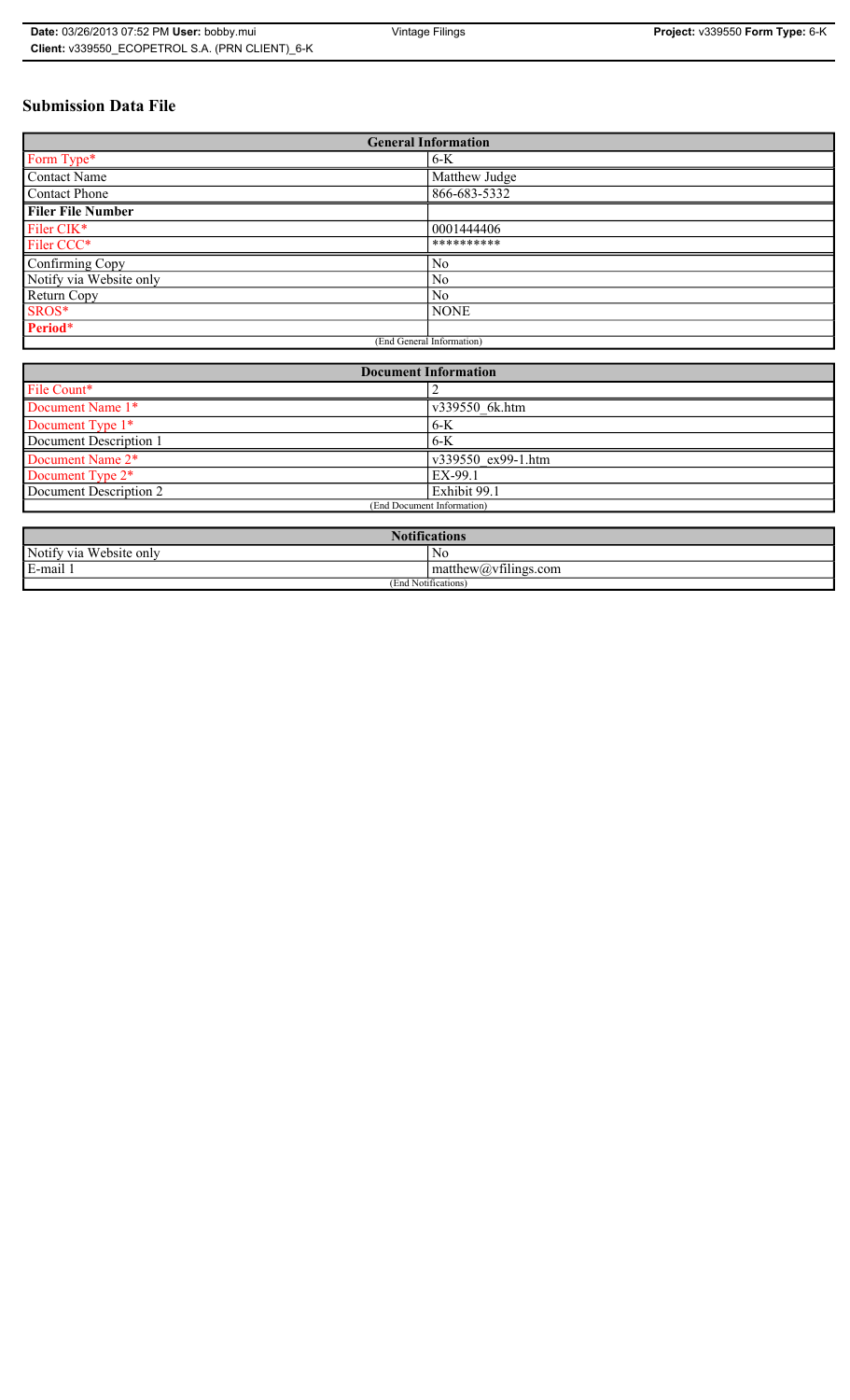## **SECURITIES AND EXCHANGE COMMISSION Washington, D.C. 20549**

### **FORM 6-K REPORT OF FOREIGN PRIVATE ISSUER PURSUANT TO RULE 13a-16 OR 15d-16 OF THE SECURITIES EXCHANGE ACT OF 1934**

March, 2013

Commission File Number: 333-153452

**ECOPETROL S.A.**

*(Exact name of registrant as specified in its Charter)*

Carrera 7 No. 37 – 69 BOGOTA – COLOMBIA

*(Address of registrant's principal executive offices)*

Indicate by check mark whether the registrant files or will file annual reports under cover Form 20-F or Form 40-F.

Form 20-F  $\boxtimes$  Form 40-F  $\Box$ 

Indicate by check mark if the registrant is submitting the Form 6-K in paper as permitted by Regulation S-T Rule 101(b)(1):

 $Yes$   $\Box$   $No$   $X$ 

Indicate by check mark if the registrant is submitting the Form 6-K in paper as permitted by Regulation S-T Rule 101(b)(7):

 $Yes$   $\Box$   $No$   $X$ 

Indicate by check mark whether by furnishing the information contained in this Form, the registrant is also thereby furnishing the information to the Commission pursuant to Rule 12g3-2(b) under the Securities Exchange Act of 1934.

 $Yes$   $\square$ 

If "Yes" is marked, indicate below the file number assigned to the registrant in connection with Rule 12g3-2(b): 82- N/A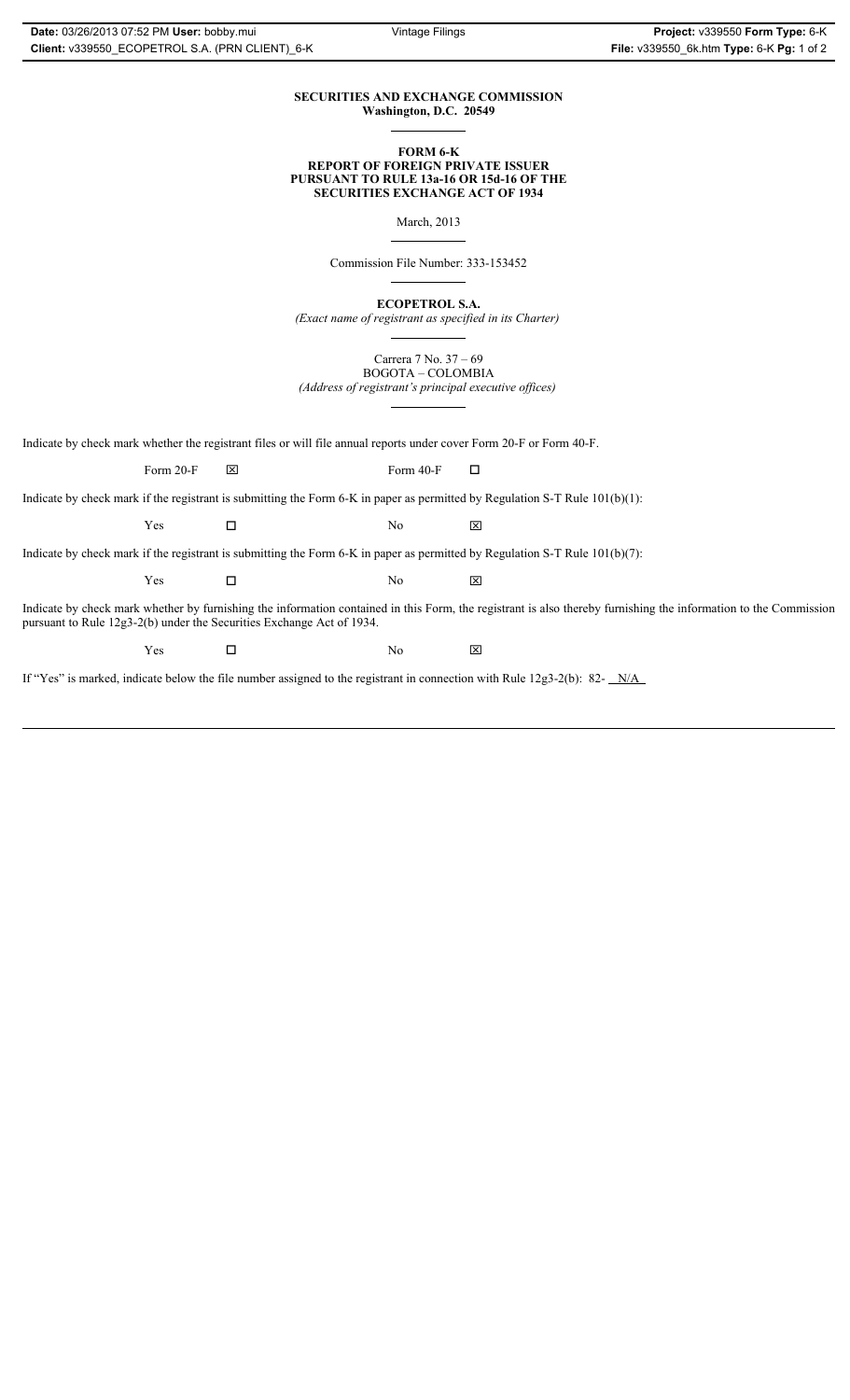# SIGNATURE

Pursuant to the requirements of the Securities Exchange Act of 1934, the Registrant has duly caused this report to be signed on its behalf by the undersigned, thereto duly authorized.

Date: March 26, 2013

Ecopetrol S.A.

By: /s/ Adriana M. Echeverri

Name: Adriana M. Echeverri Title: Chief Financial Officer